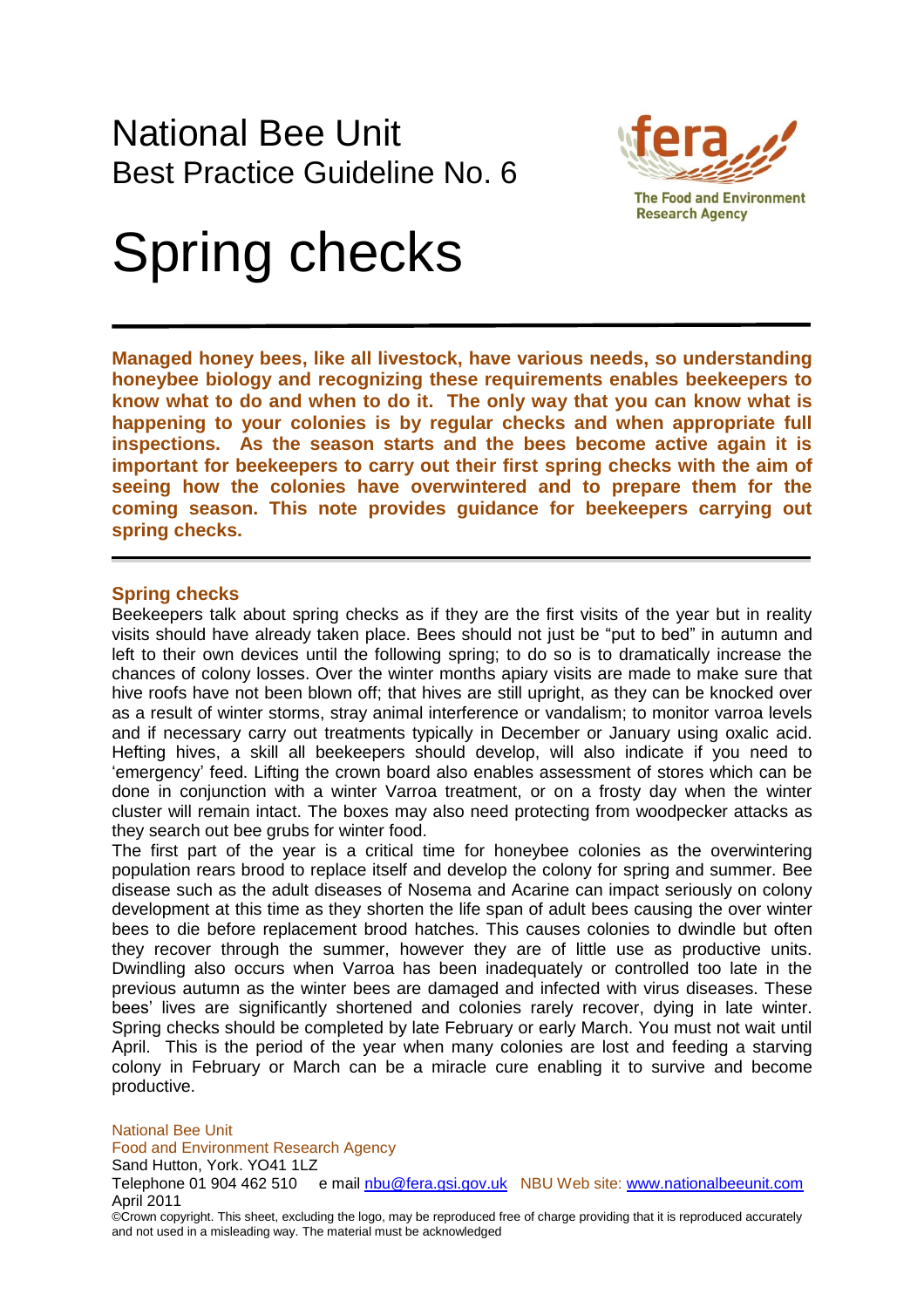## **Spring inspections**

On fine days colonies can be fully inspected. As a general rule colonies should not be examined below 10 , quickly between 10 and 14 and above 14 there will be no problem. Bees do not usually fly below about 10 so this is a very useful guide. Many early spring days in March are warm enough for full inspections but conditions and geographic variation will dictate a suitable time. Many beekeepers worry about chilling brood during early inspections but chilled brood is only found where brood has been left exposed for some time usually as the result of a sudden drop in adult bee numbers such as occurs following a spray incident. As a corollary often damage is done by letting hot sun shine onto eggs and young larvae that rapidly become desiccated. Also many beekeepers particularly when new to the craft do not realize the importance of these early checks and loose swarms without realizing it and find the brood at the periphery of the brood nest chilled due to the drop in adult bee numbers.

The NBU apiary team carry out a detailed inspection of all their colonies on the first warm days in late February or early March but will postpone if the weather is bad. In recent years weather has often been more suitable in March than April!

## **'Golden Questions'**

During spring inspections you need to ask the following:

- **Food** Have the bees got enough honey and pollen until the next visit?
- **Room** Have the bees got enough room to expand the brood nest? Do the colonies need supers put on? Will they need supers at the next visit?
- **Queen** Is the colony Queen-right and headed by a young prolific Queen?
- **Queen cells** Are there any? Is the colony trying to swarm? Has it swarmed?
- **Health** Are there signs of pests and diseases?
- **Comb Condition** Do I need to change some or all of the frames and combs?
- **Spring Clean** Do I need to clean up the hive?
- **Apiary** If in an overwintering apiary site do I need to move all or some of the colonies to a crop such as oil seed rape or other productive location?

## **Food**

Bees can starve at any time of the year and if this happens it is the beekeeper and not the bees who should take the blame. It is the responsibility of the beekeeper to make sure the bees have enough stores. If bees are starving at this inspection, there are several options of rescuing the colony.

- You can feed the colony with frames of honey. As you look through the combs you should first reach combs of honey or syrup stores. Check that the colony has 4-5 combs with honey/stores (equivalent of 2 full BS frames). Remember March and April are the months when the bees will be using up food reserves fast as the colony expands and produces more brood. It is far better to have fed sufficient stores or left lots of honey in the autumn than to do emergency feeding in the spring.
- You can feed sugar syrup using a suitable feeder or in extreme cases spray the bees with a thin sugar solution and then fill an empty comb with sugar syrup, pour it into the cells slowly using a honey jar and lid with 3 mm holes on opposite sides, or use a squeezy bottle, e.g. a cleansed washing up fluid bottle. Then place the comb adjacent to the bees.
- A full sized colony should have a minimum of 2-3 deep BS frames of honey/stores available at all times
- You can feed the colony candy/fondant.
- Many beekeepers feed a thin syrup solution to encourage brood rearing but this is arguably pointless if the colony has sufficient stores as stated above. To rear brood bees

National Bee Unit

Food and Environment Research Agency

Sand Hutton, York. YO41 1LZ

Telephone 01 904 462 510 e mail nbu@fera.gsi.gov.uk NBU Web site: www.nationalbeeunit.com April 2011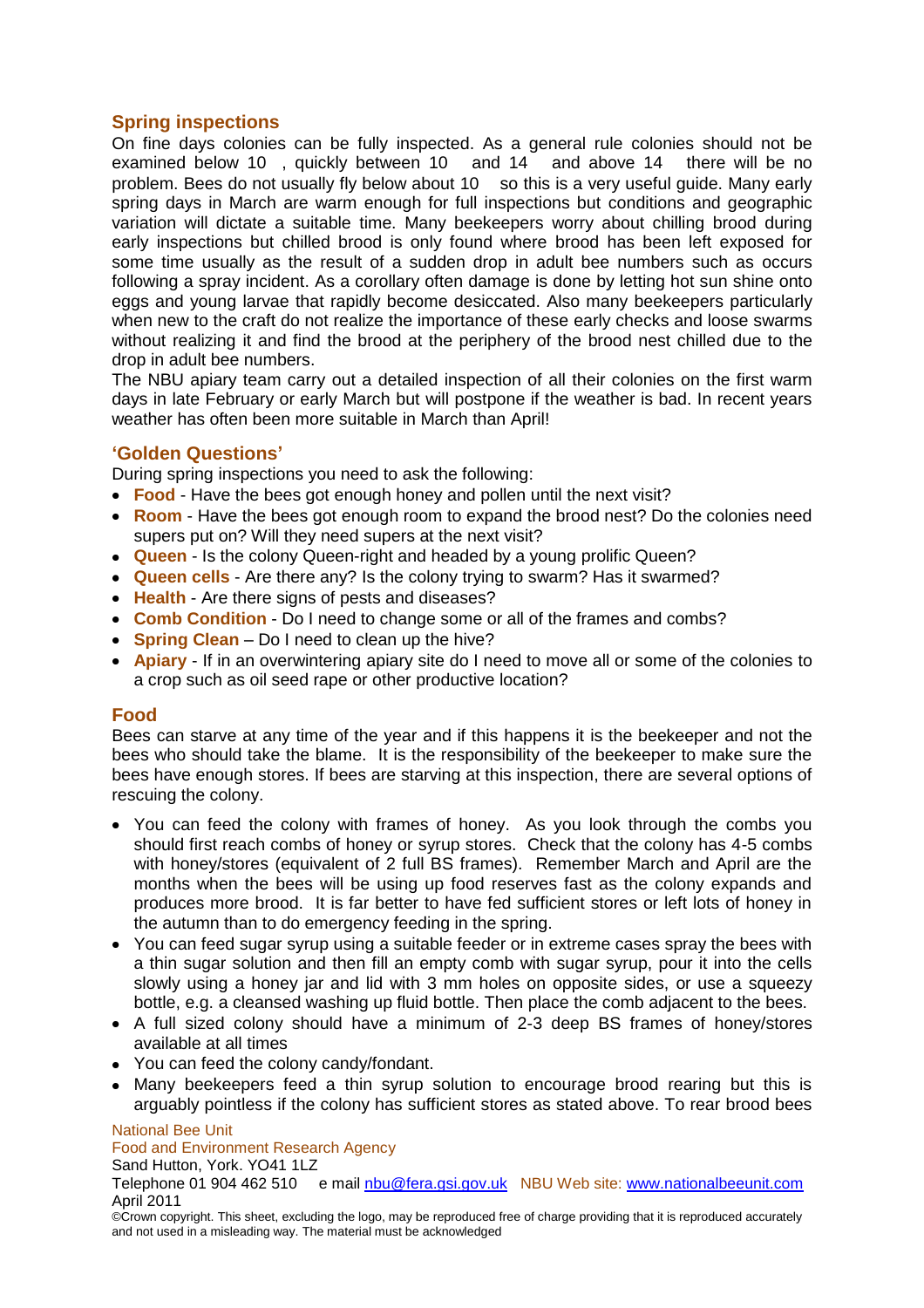need to feed a mix of honey or sugar and pollen. To encourage brood rearing ensure that the colonies are close to early pollen crops or feed pollen.

• Don't forget that adequate pollen stores are very important. Do not assume that there is enough pollen in the colonies as spring shortages are common. Assessing the plants around winter apiary sites is important to ensure plenty of spring pollens. If you find it is insufficient feed a pollen substitute, pollen patty or pollen collected and stored in the freezer from the previous season. Re-assessment of such apiary sites should take place.

## **Room**

- Colonies of bees need room for both themselves, stores and to expand the brood nest.
- Congested brood nests will dictate a need to swarm. Getting the right balance of winter stores fed in the previous autumn is a major factor. Don"t just feed bees - calculate their requirements and feed to create the right level of stores in spring.
- As the colony expands it will also need space in which the bees can temporarily store nectar before moving it to supers. So as the bee colony expands put on a super. At this time super combs put on colonies should be drawn out. Bees can be reluctant to pass through a queen excluder to enter these first super so providing there is a honey arch over all the bee brood the excluder may be left out for a couple of days. When putting the excluder in make sure the queen is actually in the brood box and has not laid eggs in the super comb. This because the honey arch will act as a natural barrier to stop the queen entering the super. Unless there is a nectar flow foundation will become spoilt.
- Giving this extra room for the bees usually starts at the end of April or the beginning of May and needs to be considered at every visit until late summer. Keep well ahead of the bees by adding another super when 2/3rds of the previous box is occupied by bees. This is often indicated by brace comb being built between the top of the frames and the crown board. Do not put too many supers on a colony as it encourages "chimneying" resulting in nectar only being stored in the centre frames and leaving more honey uncapped. Getting the balance right comes with experience but remember congestion is a major factor in swarming.

## **Queen**

- Check that a queen is present. There is no need to actually see her, just make sure that eggs and brood are present. If you see her and there are no eggs or brood it could indicate a shortage of suitable stores including pollen, or that she is a young queen who has not started to lay.
- If you wish to mark and/or clip queens this is a good time to find her and do so.
- If you know the overwintered queen was marked seeing an unmarked queen indicates supercedure.
- Keeping young prolific queens means fewer swarms and more honey. If you know she old plan to replace her or if she is particularly good use her in a queen rearing programme.
- Using queens reared from docile colonies will make colony inspections easier than having to handle defensive colonies. Docile stocks make beekeeping far more enjoyable.
- Selecting stocks and queen rearing will be covered in other best practice guidelines.

## **Queen Cells**

Many beekeepers believe that bees are unlikely to be raising queen cells in March or April. However swarms at this time are not that unusual especially in warmer cities such as London. If queen cells are present then there could be something seriously wrong with the colony so you need to examine the evidence and decide what is happening. E.g., are the bees going to swarm because of congestion? Have they swarmed? Has the queen

National Bee Unit

#### Food and Environment Research Agency

#### Sand Hutton, York. YO41 1LZ

Telephone 01 904 462 510 e mail nbu@fera.gsi.gov.uk NBU Web site: www.nationalbeeunit.com April 2011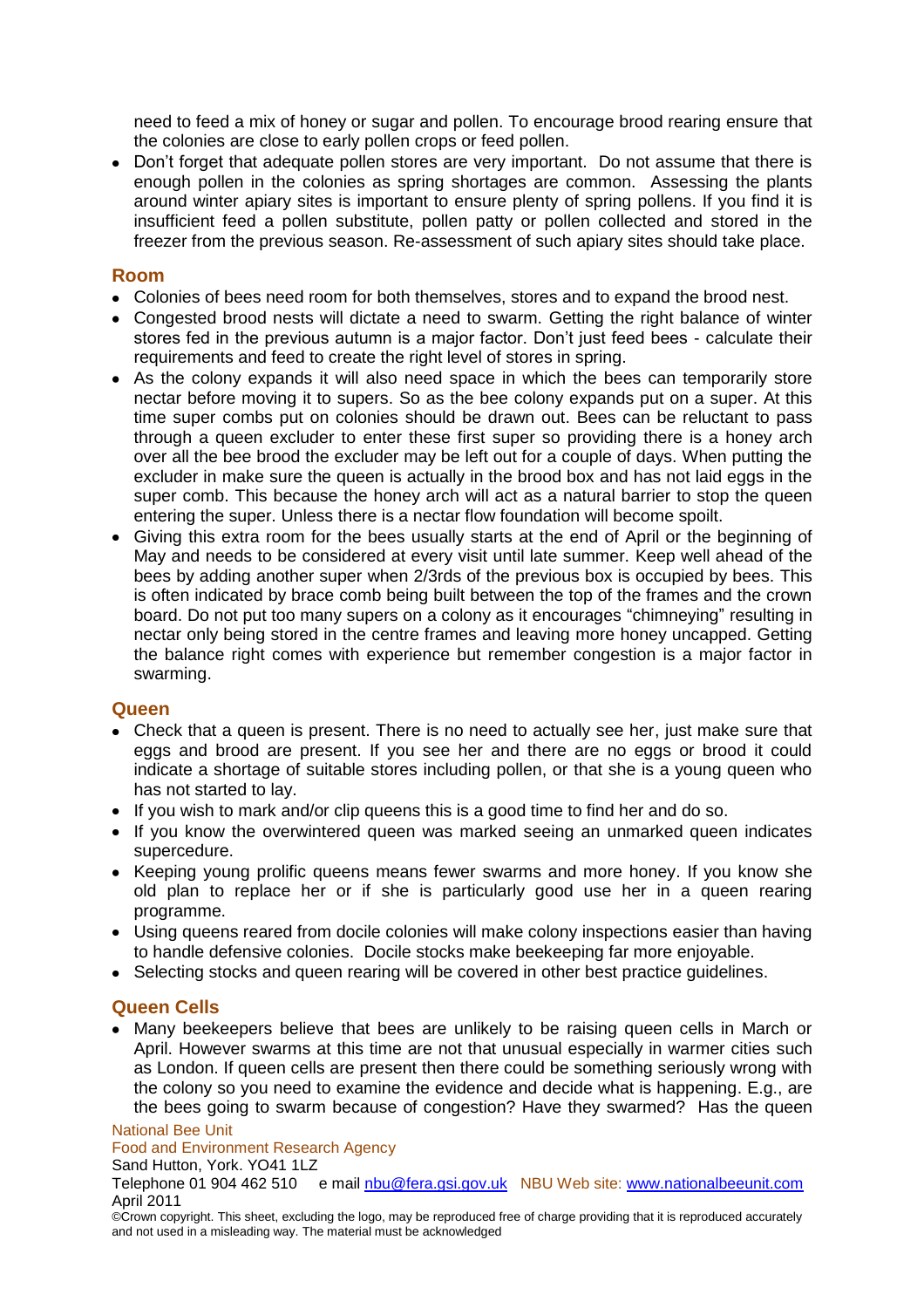been accidentally killed or lost so the bees are raising emergency queen cells? Knowledge of the appearance of queen cells is an important factor in answering these and other such questions.

- If you need to perform an artificial swarm at this time you will need a supply of clean drawn brood comb or if you have to use foundation you will need to extensively feed sugar syrup if there is no significant nectar flow. Further information about artificial swarming will be published in another best practice guideline.
- The NBU has a policy of over-wintering a number of five frame nucleus colonies that can be used as replacements for any failing colonies in the spring. If a colony is found in trouble then it can be replaced by the nucleus. The nucleus is transferred into the full size brood chambers and the remainder of the failing/failed colony (provided the bees and any remaining brood are **healthy**) are united. The bees are usually shaken onto the ground in front and make their way slowly into the newly formed colony

## **Health**

- Healthy thriving bees collect more honey and increase the pollinating force.
- Spring is a good time to check for disease. It is important to set aside at least two specific apiary inspection for this at the beginning and towards the end of the season.
- If you are a beginner learn to recognize the appearance of healthy brood. If your brood doesn"t look healthy ask for help from your mentor, an experienced beekeeper or your local bee inspector. Early recognition is the key to controlling diseases.
- The colony should have bees covering between 5 and 10 frames. Look for evidence of the brood nest expanding e.g. lots of new brood. If there are less than 5 frames of bees it indicates that something is wrong such as the adult bee diseases of Nosema and Acarine which cause spring dwindling, or viral diseases caused by poor Varroa control.
- As you check through the combs towards the edge of the nest you should see honey stores and pollen (Food) and then patches of brood with a pollen and honey arch above.
- To examine the brood you need to shake the bees off the frames to have a clear view of it. To do this take out the dummy board or the first frame and lean it against the hive close to the entrance. This will give space to shake the bees off the next comb. Being careful not to roll bees between the adjacent frames or hive end wall lift the frame so it is about half to three quarters out of the brood box, move the frame quickly downwards and stop suddenly before the frame is back to its normal position. Most of the bees will fall to the floor. If the queen is shaken off the frame onto the floor no harm should come to her. If necessary carry out the procedure another time. If the frame has queen cells on which you intend or may need to keep do not shake the comb as you may dislodge the developing queen larvae or pupae. Gently touching the bees with the inside face of your fingers or gently blowing on them will cause the bees to move away so that you can examine that patch of brood.
- Open brood cells should have either a single egg at the base or one developing larvae which should be 'C' shaped, Iving in the base of the cell, being pearly white and having finely defined body segments.
- Sealed brood cells should have completely closed cappings in blocks looking very much like a digestive biscuit. If the cappings are greasy, sunken or perforated it indicates that disease may be present. Gently lifting and scraping these damaged cappings to one side with a match stick lets you look inside to see what is present. The match stick should be burnt in the smoker afterwards. You also need to be able to differentiate between cappings which are being sealed over and those that are perforated. Usually cappings that are being built have a hole in the centre and will be adjacent to open brood. Cappings which are perforated usually have jagged holes to one side.

National Bee Unit

Food and Environment Research Agency

#### Sand Hutton, York. YO41 1LZ

Telephone 01 904 462 510 e mail nbu@fera.gsi.gov.uk NBU Web site: www.nationalbeeunit.com April 2011

<sup>©</sup>Crown copyright. This sheet, excluding the logo, may be reproduced free of charge providing that it is reproduced accurately and not used in a misleading way. The material must be acknowledged